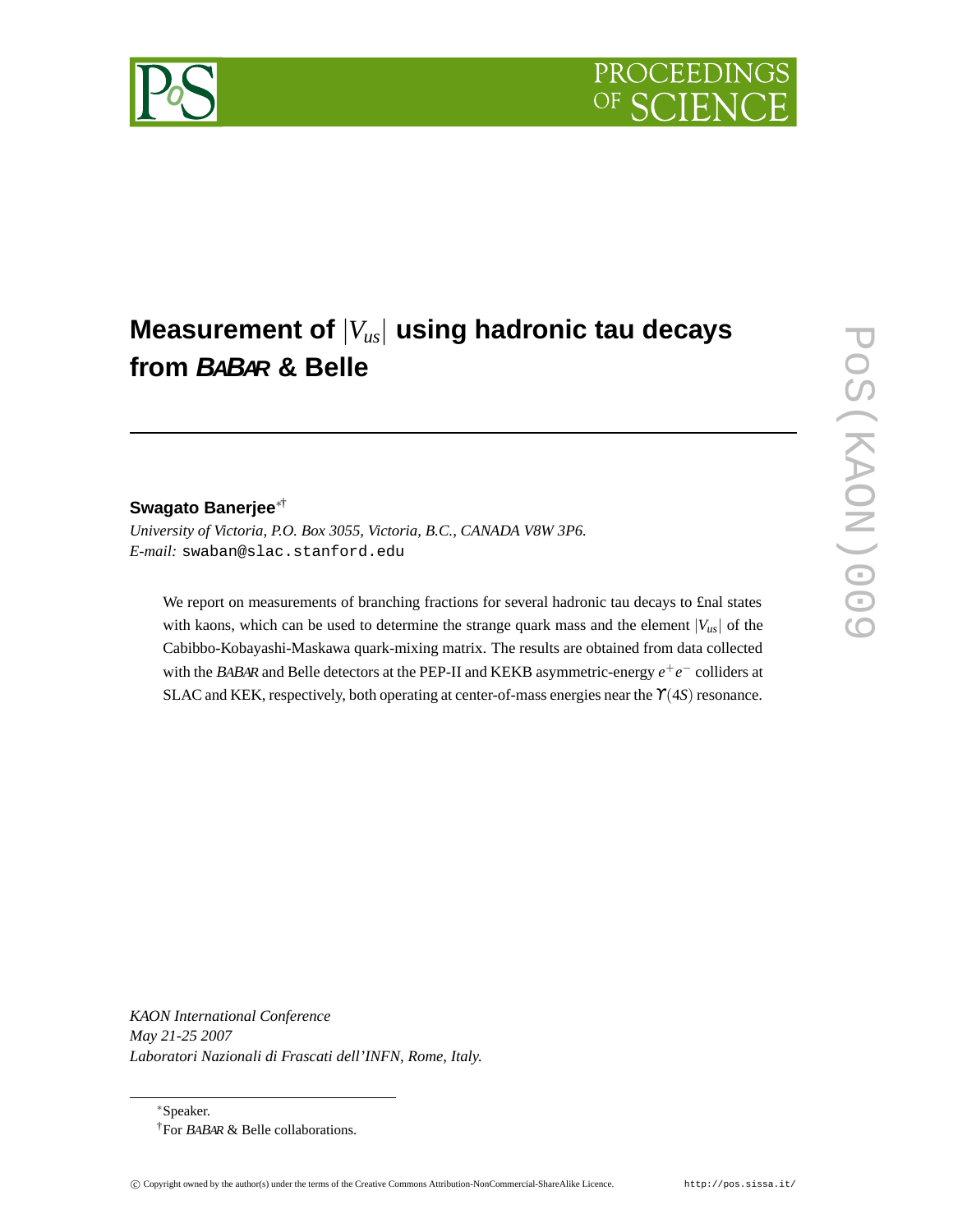## **1. Introduction**

The weak interaction universality between quarks was asserted by Cabibbo with the introduction of a mixing angle between the £rst and second quark generations [1]. Three-generation quark mixing between the mass eigenstates and the ¤avor eigenstates is described by the unitary Cabibbo-Kobayashi-Maskawa (CKM) matrix [2].

The magnitude of the largest off-diagonal element of this CKM matrix,  $|V_{us}|$ , has historically been measured from three-body kaon ( $K\ell 3$ ) and hyperon decays [3,4].  $|V_{us}|$  has also been extracted from a comparison of the radiative inclusive rates of two-body kaon  $(K\ell)$  and pion decays, along with lattice-QCD results of the meson decay constants [5]. Recently, the analysis of  $\alpha$ avor-breaking sum rules has shown that inclusive measurements of the strange spectral function, obtained from hadronic  $\tau$  decays having net strangeness of unity in the final state, can provide a direct determination of  $|V_{us}|$  and the strange quark mass,  $m_s$  [6–12].

Present generation *B* factories, BABAR and Belle, also serve as  $\tau$  factories thanks to the large  $\tau$ pair production cross-section  $\sigma_{e^+e^- \to \tau^+\tau^-}$  = 0.919 ± 0.003 nb [13], as determined using the KK2f Monte Carlo (MC) generator [14] at a center-of-mass (CM) energy of  $\sqrt{s} = 10.58$  GeV. Using the world's largest sample of hadronic  $\tau$  decays collected with the BABAR and Belle detectors at the PEP-II and KEKB asymmetric-energy  $e^+e^-$  colliders, measurement of  $m_s$  and  $|V_{us}|$  can be performed with unprecedented precision [16,17].

Study of the strange spectral function from these  $\tau$  data is still in progress. However, using the updated knowledge of  $m_s(2 \text{ GeV}) = 94 \pm 6 \text{ MeV}/c^2$  from lattice calculations [18],  $|V_{us}|$  can be extracted with relatively small theoretical uncertainties [15,16,19], using available measurements of branching fractions of all  $\tau$  decays into final states containing an odd number of kaons.

#### **2. Hadronic** <sup>τ</sup> **decays**

Here we report on the recent <sup>B</sup>ABAR [20,21] and Belle [22] measurements:

$$
\mathcal{B}(\tau^- \to K^- \pi^0 \nu_{\tau}) = (0.416 \pm 0.003 \pm 0.018)\% [20],
$$
  
\n
$$
\mathcal{B}(\tau^- \to \pi^- \pi^- \pi^+ \nu_{\tau}) = (8.83 \pm 0.01 \pm 0.13)\% [21],
$$
  
\n
$$
\mathcal{B}(\tau^- \to K^- \pi^- \pi^+ \nu_{\tau}) = (0.273 \pm 0.002 \pm 0.009)\% [21],
$$
  
\n
$$
\mathcal{B}(\tau^- \to K^- \pi^- K^+ \nu_{\tau}) = (0.1346 \pm 0.0010 \pm 0.0036)\% [21],
$$
  
\n
$$
\mathcal{B}(\tau^- \to K^- K^- K^+ \nu_{\tau}) = (1.58 \pm 0.13 \pm 0.12) \times 10^{-5} [21] \text{ and}
$$
  
\n
$$
\mathcal{B}(\tau^- \to K_s^0 \pi^- \nu_{\tau}) = (0.404 \pm 0.002 \pm 0.013)\% [22],
$$

where the uncertainties are statistical and systematic, respectively, and the charge-conjugate modes are implied. These results are more precise than the previously published measurements [23].

The vector  $K^*(892)^-$  resonance is expected to nearly saturate the  $(K\pi)^-$  £nal state. The Belle analysis of the  $K_s^0 \pi^-$  invariant mass spectrum reveals contributions from the vector  $K^*(892)^$ resonance as well as other states [22]. For the £rst time, the  $K^*(892)^-$  mass and width have been measured in  $\tau$  decays:  $m(K^*(892)) = (895.47 \pm 0.20(stat) \pm 0.44(syst) \pm 0.59(mod)) \text{MeV}/c^2$ ,  $\Gamma(K^*(892)) = (46.2 \pm 0.6(stat) \pm 1.0(syst) \pm 0.7(mod))$  MeV. The  $K^*(892)^-$  mass is significantly different from the current world-average value of  $891.66 \pm 0.26 \,\text{MeV}/c^2$  [23].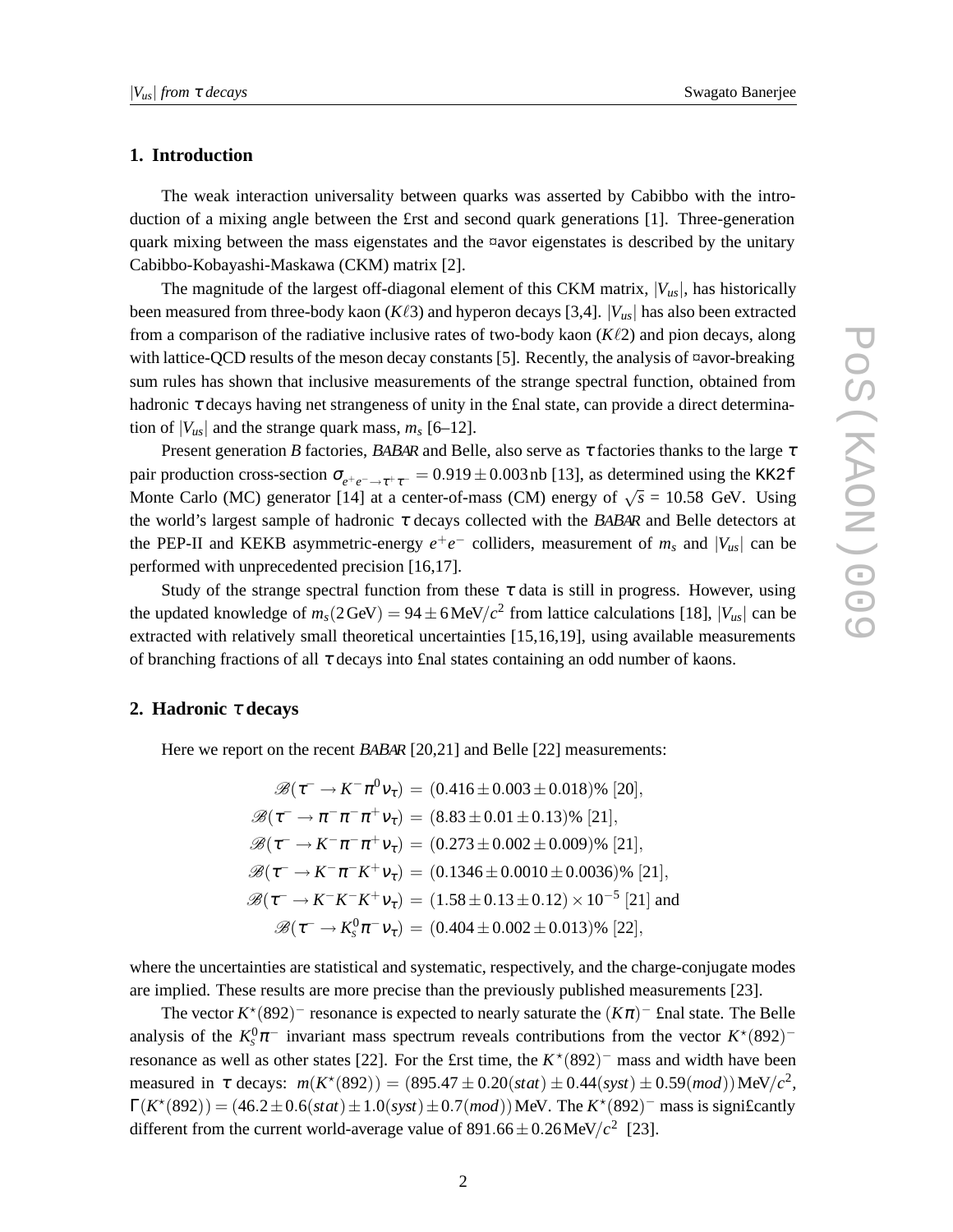We also report on the £rst measurement of  $\mathcal{B}(\tau^- \to \phi K^- v_\tau) = (4.05 \pm 0.25 \pm 0.26) \times 10^{-5}$ by the Belle experiment [24], which is consistent with the new BABAR measurement of  $\mathscr{B}(\tau^- \to$  $\phi K^- v_\tau$  = (3.39 ± 0.20 ± 0.28) × 10<sup>-5</sup>, and show that the  $\tau^- \to \phi K^- v_\tau$  decay saturates the  $K^- K^- K^+$ £nal state [21]. The £rst measurement of  $\mathscr{B}(\tau^- \to \phi \pi^- v_\tau) = (3.42 \pm 0.55 \pm 0.25) \times 10^{-5}$  has been performed by the <sup>B</sup>ABAR experiment [21], which provides an interesting laboratory to study OZI suppression [25], because the  $\tau^- \to \phi K^- \nu_\tau$  decay, with a comparable rate, is not OZI suppressed.

### **3.** |*Vus*| **from** <sup>τ</sup> **decays**

The hadronic width of the  $\tau$  is normalized as:  $R_{\tau} = \Gamma[\tau^- \to \text{hadrons}^- \nu_{\tau}(\gamma)]/\Gamma[\tau^- \to e^- \bar{\nu}_e \nu_{\tau}(\gamma)]$ . The spectral moments are defined as:  $R_{\tau}^{kl} = \int_0^1 dz (1 - z)^k z^l \frac{dR_{\tau}}{dz}$ , where  $z = \frac{q^2}{m_{\tau}^2}$  $\frac{q}{m_{\tau}^2}$  is the square of the τ scaled invariant mass of the hadronic system. The ¤avor-breaking term  $\delta R_{\tau}^{kl} = \frac{R_{\tau,\text{non-strange}}^{kl}}{|V_{ud}|^2} \frac{R_{\tau,\text{strange}}^{kl}}{|V_{us}|^2}$ is sensitive to  $m_s$ . This term for the  $kl = 00$  moment has the smallest theoretical uncertainty (given in parentheses):  $\delta R_{\tau,th}^{00} = 0.1544(37) + 9.3(3.4) m_s^2 + 0.0034(28) = 0.240(32)$  [16,18].

We can then measure  $|V_{us}| =$  $\sqrt{R_{\tau,\text{strange}}^{00}} / \left[\frac{R_{\tau,\text{non-strange}}^{00}}{|V_{ud}|^2} - \delta R_{\tau,th}^{00}\right]$  from the measured τ branching fraction into strange £nal states, where we use  $|V_{ud}| = 0.97377 \pm 0.00027$  [23]. The modest 13% error on  $\delta R_{\tau,th}^{00}$  gives a relatively small contribution to the error on  $|V_{us}|$  [19].

Here, we use the values of  $\tau$  branching fractions as estimated in Reference [15]. The electronic branching fraction  $\mathcal{B}_e^{\text{uni}} = (17.818 \pm 0.032)$ % is obtained by averaging the direct measurements of the electronic and muonic branching fractions and the lifetime of the  $\tau$  lepton. Using lepton universality, the total hadronic  $\tau$  branching fraction is  $\mathscr{B}_{had} = 1 - 1.97257 \mathscr{B}_{e}^{uni} = (64.853 \pm 0.063)\%$ , and the total  $\tau$  hadronic width is  $R_{\tau} = 3.640 \pm 0.010$ . The non-strange width is  $R_{\text{non-strange}} =$  $R_{\tau} - R_{\text{strange}}$ , where the branching fractions into strange £nal states are listed in Table 1.

The results for the  $K^-\pi^0$ ,  $K^-\pi^+\pi^-$  and  $\bar{K}^0\pi^-$  branching fractions in [15] have been averaged with the results presented here [20–22], where the errors include a scale factor *S* following the PDG prescription [23]. The total branching fraction into strange £nal states has also been calculated by replacing  $\mathscr{B}(\tau^- \to K^-v_\tau)$  with  $(7.15 \pm 0.03) \times 10^{-3}$ , obtained from theoretical predictions using the much better known  $K^- \to \mu^- \nu_\mu(\gamma)$  decay rate and assuming  $\tau$ - $\mu$  universality.

The updated value is  $|V_{us}| = 0.2157 \pm 0.0031$  using measured  $\tau$  branching fractions alone, and  $|V_{us}| = 0.2171 \pm 0.0030$  using the predicted  $\tau^- \to K^- \nu_{\tau}$  branching fraction as well. The uncertainties are dominated by the  $\sim$  2% experimental errors on the measurements of the  $\tau$  branching fractions. Some of the uncertainties have been reduced almost by a factor of two, because of the new <sup>B</sup>ABAR and Belle results. In the near future, we expect to reduce the uncertainty on the strange branching fractions by an additional factor of two, corresponding to a precision of 0.7% on |*Vus*|.

#### **4. Summary**

In Figure 1, updated estimates of  $|V_{\mu s}|$  from  $\tau$  decays are compared with those extracted from  $K\ell3$  [26],  $K\ell2$  [27] and hyperon decays [28]. The values obtained from  $\tau$  decays with and without the predicted  $\tau^- \to K^- \nu_{\tau}$  branching fraction are lower than the estimate of  $|V_{us}| = 0.2275 \pm 0.0012$ obtained by using the unitarity constraint from the value of  $|V_{ud}|$ , mentioned above, by 3.2 $\sigma$  and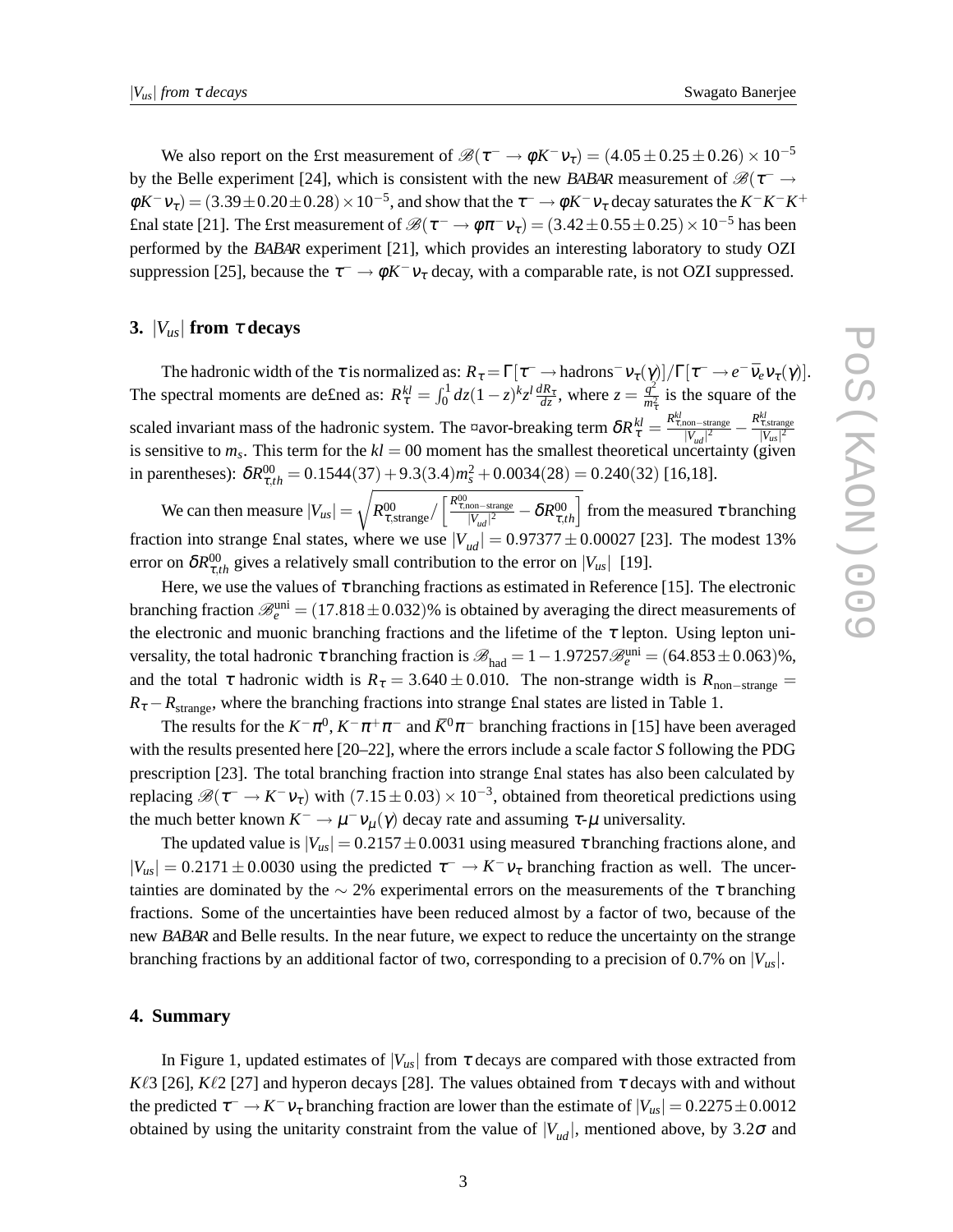| Mode                                                  | $\mathscr{B}(10^{-3})$ [15] | Updated $\mathcal{B}(10^{-3})$ with results from [20–22]         |
|-------------------------------------------------------|-----------------------------|------------------------------------------------------------------|
| $K^-$                                                 | $6.81 \pm 0.23$             |                                                                  |
| $K^-\pi^0$                                            | $4.54 \pm 0.30$             | Average with $4.16 \pm 0.18 \Rightarrow 4.26 \pm 0.16$ (S = 1.0) |
| $\bar{K}^0 \pi^-$                                     | $8.78 \pm 0.38$             | Average with $8.08 \pm 0.26 \Rightarrow 8.31 \pm 0.28$ (S = 1.3) |
| $K^-\pi^0\pi^0$                                       | $0.58 \pm 0.24$             |                                                                  |
| $\overline{K}{}^0 \pi^- \pi^0$                        | $3.60 \pm 0.40$             |                                                                  |
| $K^{-} \pi^{+} \pi^{-}$                               | $3.30 \pm 0.28$             | Average with $2.73 \pm 0.09 \Rightarrow 2.80 \pm 0.16$ (S = 1.9) |
| $K^ \eta$                                             | $0.27 \pm 0.06$             |                                                                  |
| $(\overline{K}3\pi)^-$ (estimated)                    | $0.74 \pm 0.30$             |                                                                  |
| $K_1(1270)^{-} \to K^{-} \omega$                      | $0.67 \pm 0.21$             |                                                                  |
| $(\overline{K}4\pi)^{-}$ (estimated) and $K^{*-}\eta$ | $0.40 \pm 0.12$             |                                                                  |
| Sum                                                   | $29.69 \pm 0.86$            | Updated Estimate: $28.44 \pm 0.74$                               |

**Table 1:**  $\tau$  branching fractions into strange £nal states from [15], averaged with results from [20–22] along a scale factor *S* following the PDG prescription [23], sum up to  $(28.44 \pm 0.74) \times 10^{-3}$  as shown in this table. If the  $\mathscr{B}(\tau^- \to K^-v)$  is replaced with  $(7.15 \pm 0.03) \times 10^{-3}$ , the sum becomes  $(28.78 \pm 0.71) \times 10^{-3}$ .

3.5 $\sigma$ , respectively. Possible implications for new physics due to this departure from the unitarity constraint are discussed in Reference [29].

### **References**

- [1] N. Cabibbo, Phys. Rev. Lett. **10**, 531 (1963).
- [2] M. Kobayashi and T. Maskawa, Prog. Theor. Phys. **49**, 652 (1973).
- [3] H. Leutwyler and M. Roos, Z. Phys. C **25**, 91 (1984).
- [4] N. Cabibbo, E. C. Swallow and R. Winston, Phys. Rev. Lett. **92**, 251803 (2004) [arXiv:hep-ph/0307214].
- [5] W. J. Marciano, Phys. Rev. Lett. **93**, 231803 (2004) [arXiv:hep-ph/0402299].
- [6] E. Gamiz, M. Jamin, A. Pich, J. Prades and F. Schwab, Phys. Rev. Lett. **94**, 011803 (2005) [arXiv:hep-ph/0408044].
- [7] S. Chen, M. Davier, E. Gamiz, A. Höcker, A. Pich and J. Prades, Eur. Phys. J. C **22**, 31 (2001) [arXiv:hep-ph/0105253].
- [8] J. Kambor and K. Maltman, Phys. Rev. D **62**, 093023 (2000) [arXiv:hep-ph/0005156].
- [9] A. Pich and J. Prades, JHEP **9910**, 004 (1999) [arXiv:hep-ph/9909244].
- [10] S. Narison, Phys. Lett. B **466**, 345 (1999) [arXiv:hep-ph/9905264].
- [11] K. Maltman and C. E. Wolfe, Phys. Lett. B **639**, 283 (2006) [arXiv:hep-ph/0607214].
- [12] K. Maltman and C. E. Wolfe, Nucl. Phys. Proc. Suppl. **169**, 90 (2007) [arXiv:hep-ph/0611180].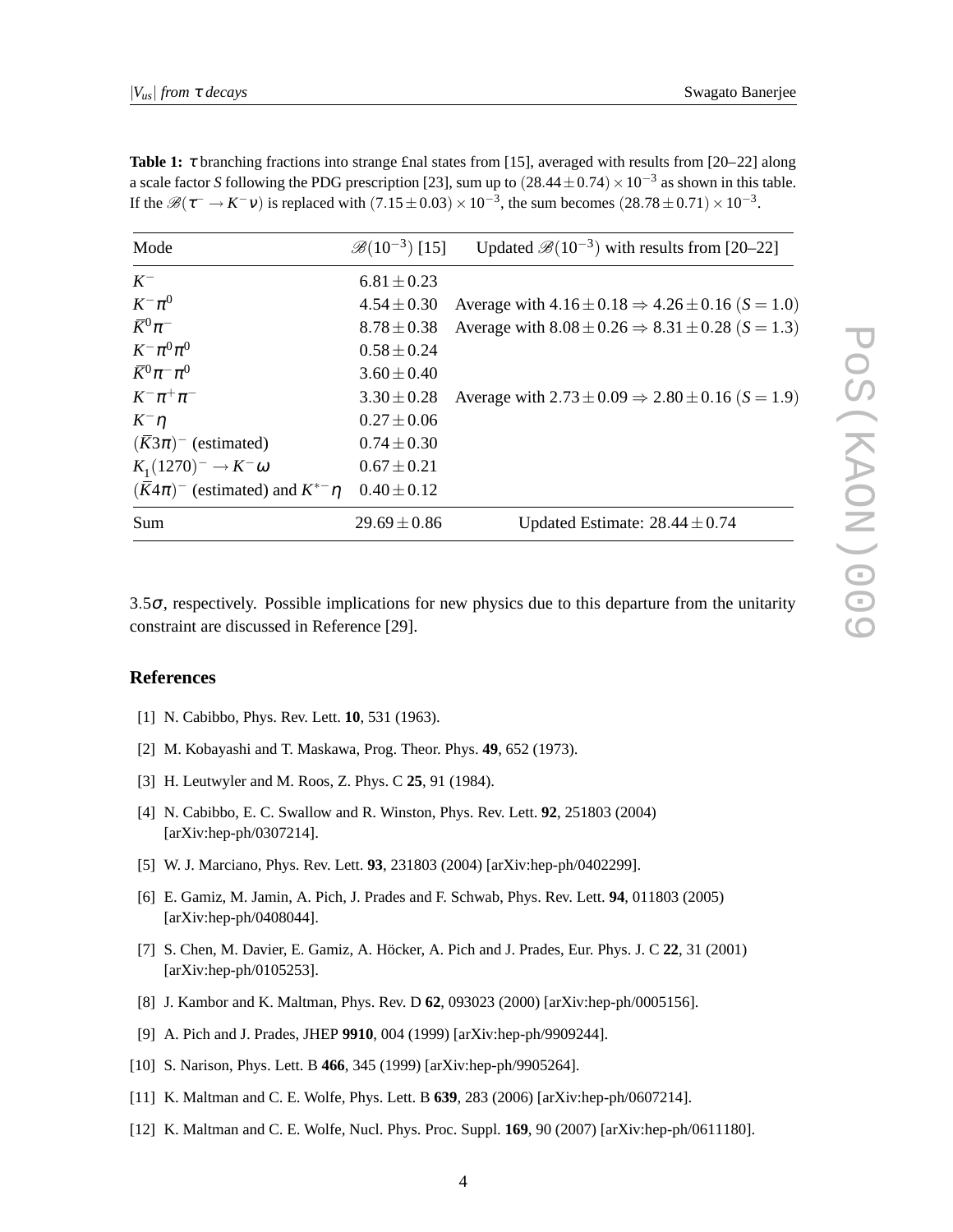

**Figure 1:** Comparison of different estimates of  $|V_{us}|$ .

- [13] S. Banerjee, B. Pietrzyk, J. M. Roney and Z. Was, Submitted to Phys. Rev. D, arXiv:0706.3235 [hep-ph].
- [14] B. F. L. Ward, S. Jadach and Z. Was, Nucl. Phys. Proc. Suppl. **116**, 73 (2003) [arXiv:hep-ph/0211132].
- [15] M. Davier, A. Höcker and Z. Zhang, Rev. Mod. Phys. **78**, 1043 (2006) [arXiv:hep-ph/0507078].
- [16] E. Gamiz, M. Jamin, A. Pich, J. Prades and F. Schwab, Nucl. Phys. Proc. Suppl. **169**, 85 (2007) [arXiv:hep-ph/0612154].
- [17] K. Maltman and C. E. Wolfe, [arXiv:hep-ph/0703314].
- [18] M. Jamin, J. A. Oller and A. Pich, Phys. Rev. D **74**, 074009 (2006) [arXiv:hep-ph/0605095].
- [19] E. Gamiz, M. Jamin, A. Pich, J. Prades and F. Schwab, arXiv:0709.0282 [hep-ph], Proceedings of talk presented by A. Pich at this conference.
- [20] B. Aubert *et al.* (<sup>B</sup>ABAR Collaboration), Submitted to Phys. Rev. D Rapid Communications, arXiv:0707.2922 [hep-ex].
- [21] B. Aubert *et al.* (<sup>B</sup>ABAR Collaboration), Submitted to Phys. Rev. Lett. , arXiv:0707.2981 [hep-ex].
- [22] D. Epifanov *et al.* (Belle Collaboration), Submitted to Phys. Lett. B, arXiv:0706.2231 [hep-ex].
- [23] W. M. Yao *et al.* (Particle Data Group), J. Phys. G **33**, 1 (2006).
- [24] K. Inami *et al.* (Belle Collaboration), Phys. Lett. B **643**, 5 (2006) [arXiv:hep-ex/0609018].
- [25] G. Lopez Castro and D. A. Lopez Falcon, Phys. Rev. D **54**, 4400 (1996) [arXiv:hep-ph/9607409].